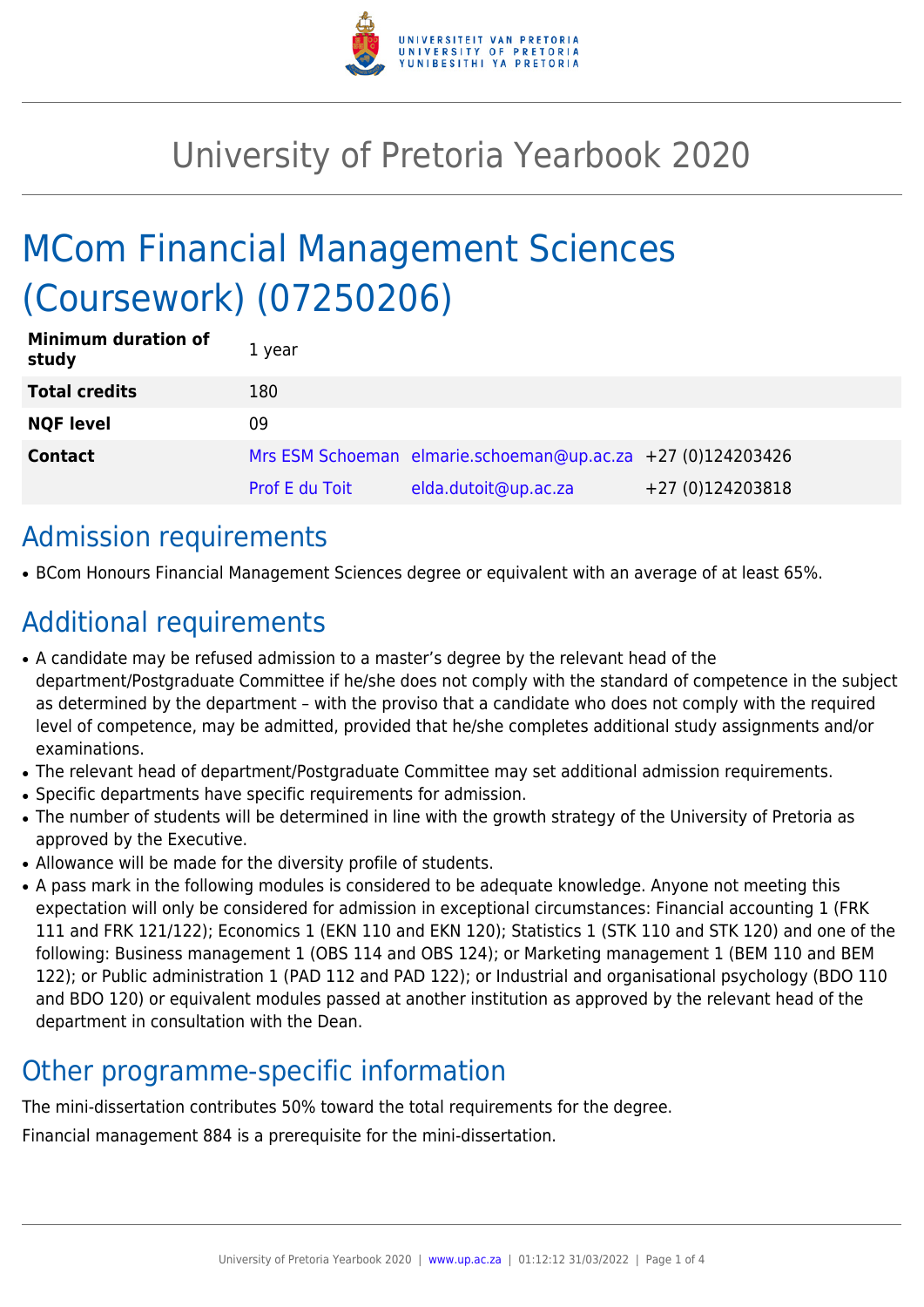

## Examinations and pass requirements

The pass mark for both a dissertation and a mini-dissertation is 50%. The provisions regarding pass requirements for dissertations, contained in General Regulation G.12.2, apply mutatis mutandis to minidissertations. A pass mark of at least 50% is required in the examination of each module.

### Research information

#### **Mini-dissertations, curricula and modules**

- 1. The degree programme requires that a mini-dissertation is submitted in a field of study chosen from the fields covered for the honours degree.
- 2. Information on modules, credits and syllabi is available, on request, from the relevant head of department/Postgraduate Committee.
- 3. A module in Research Methodology is compulsory in all programmes. The Dean may, on the recommendation of the relevant head of department/Postgraduate Committee, waive the prerequisites.

#### **Article for publication**

The Dean may require, before or on submission of a dissertation/mini-dissertation, the submission of a draft article for publication to the supervisor. The draft article should be based on the research that the student has conducted for the dissertation/mini-dissertation and be approved by the supervisor concerned. The supervisor should then have the opportunity to take the paper through all the processes of revision and resubmission as may be necessary and/or appropriate in order to achieve publication.

#### **Submission of mini-dissertation**

A mini-dissertation is submitted to the departmental Postgraduate Office, before the closing date for the various graduation ceremonies as announced annually, after permission is granted by the supervisor.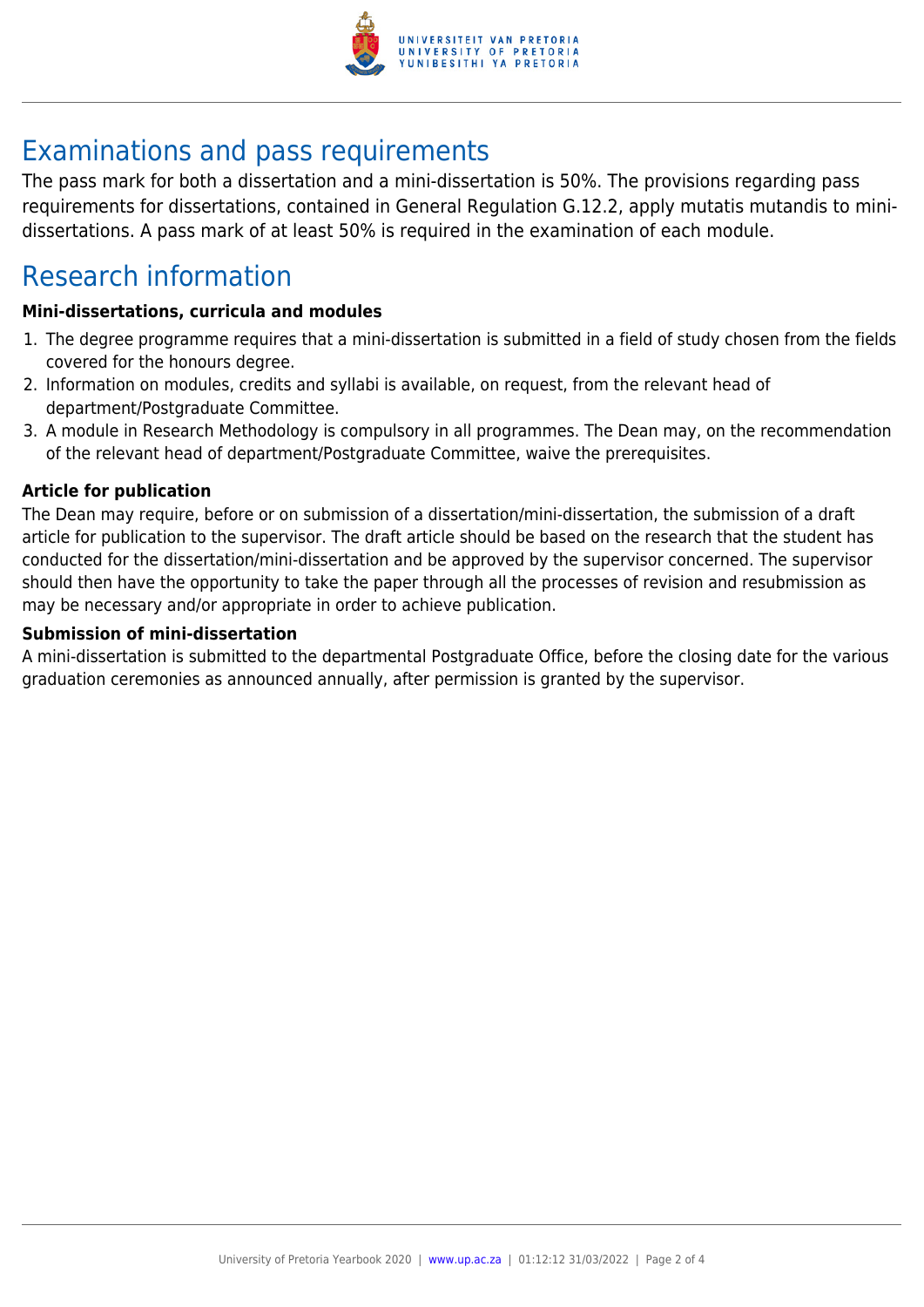

### Curriculum: Final year

**Minimum credits: 180**

### **Core modules**

#### **Research methodology 884 (FBS 884)**

| <b>Module credits</b>         | 0.00                                 |
|-------------------------------|--------------------------------------|
| <b>Prerequisites</b>          | Admission to the relevant programme. |
| Language of tuition           | Module is presented in English       |
| <b>Department</b>             | <b>Financial Management</b>          |
| <b>Period of presentation</b> | Year                                 |

#### **Module content**

An overview of the research process to be followed and the outcomes required of postgraduate students; Foundational research skills for postgraduate students; What is research?; What is a research theory and how can I ensure that my study makes a clear theoretical contribution?; An overview of the structure of a research proposal; Identifying and evaluating possible research topics; Delineating the scope of a study; Writing a literature review; Choosing an appropriate inquiry strategy (research approach) for a study; Writing the research design and methods section of a research proposal.

#### **Mini-dissertation: Financial management 895 (FBS 895)**

| <b>Module credits</b>         | 90.00                          |
|-------------------------------|--------------------------------|
| <b>Prerequisites</b>          | <b>FBS 884</b>                 |
| Language of tuition           | Module is presented in English |
| <b>Department</b>             | <b>Financial Management</b>    |
| <b>Period of presentation</b> | Year                           |

#### **Financial management 884 (FNB 884)**

| 30.00                          |
|--------------------------------|
| No prerequisites.              |
| Module is presented in English |
| <b>Financial Management</b>    |
| Semester 1                     |
|                                |

#### **Financial management 885 (FNB 885)**

| 30.00                          |
|--------------------------------|
| No prerequisites.              |
| Module is presented in English |
| <b>Financial Management</b>    |
|                                |